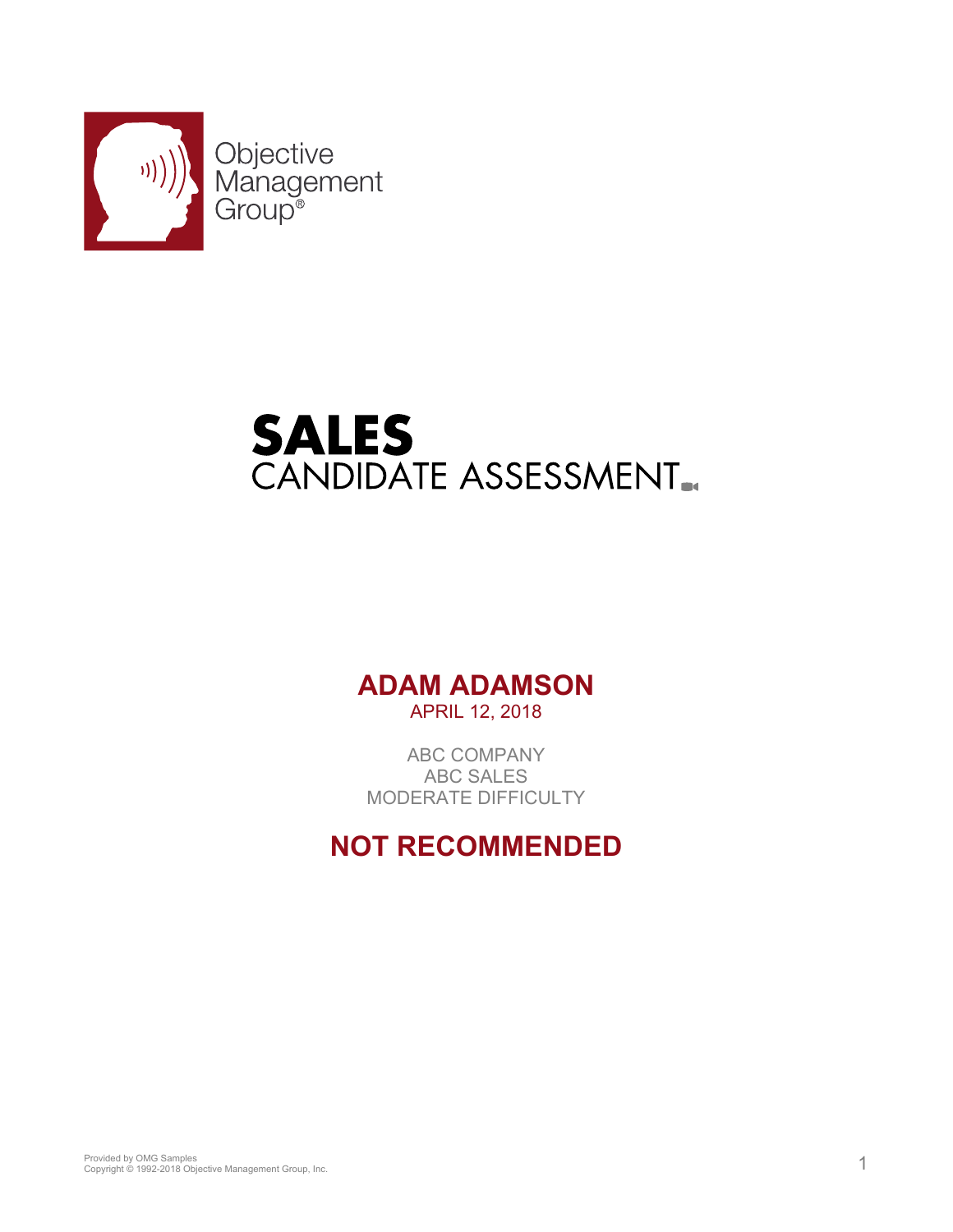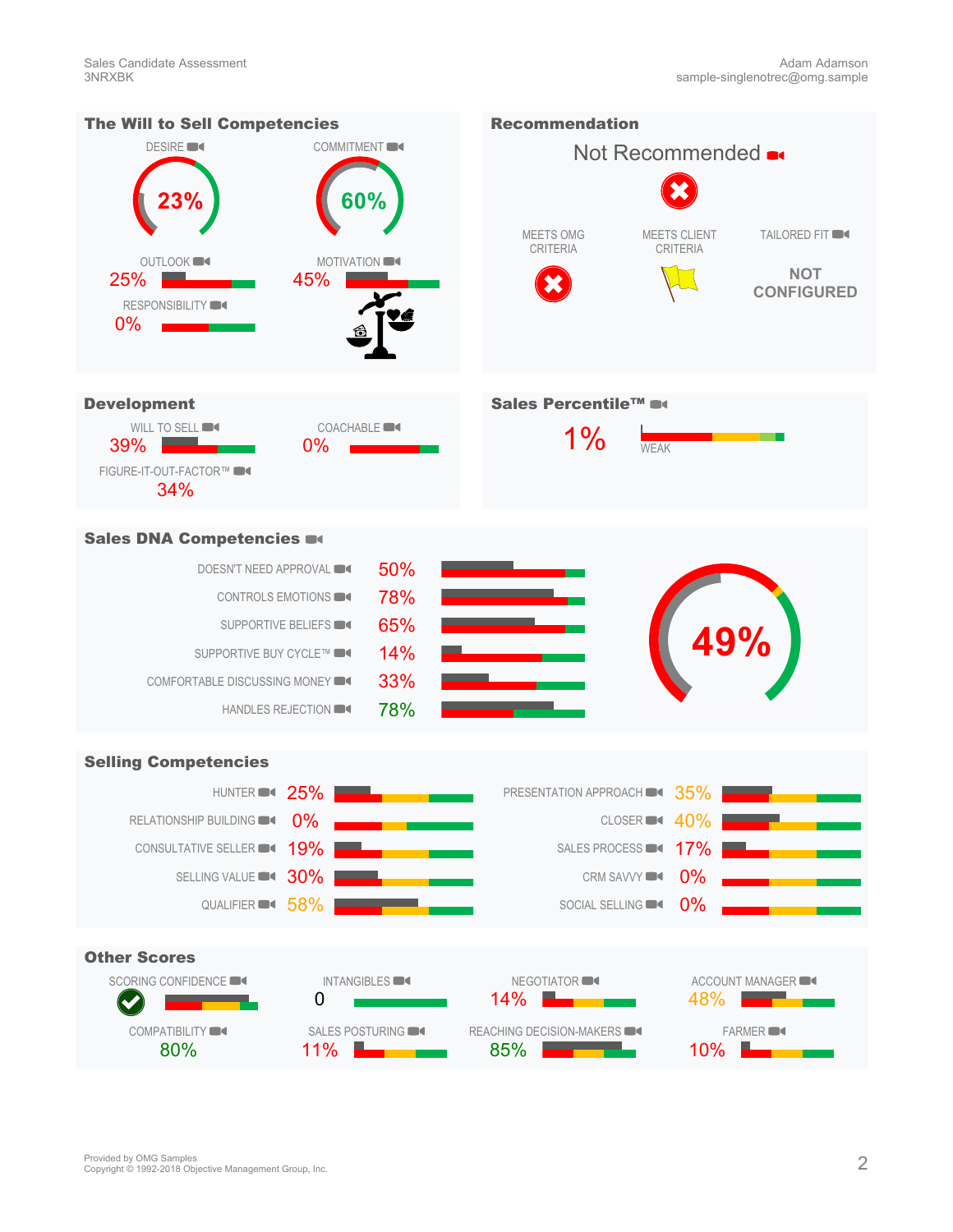This assessment focuses on the likelihood of Adam's sales success in this particular selling role at your company. We also suggest whether Adam has strong Will to Sell and is coachable, and provide guidance as to the areas in which Adam may require help during the onboarding process. While this is an important component of the selection process, it is only one component. This assessment does not measure intelligence, technical knowledge, self-presentation, or appearance. This is not a personality test or a behavioral styles assessment. While assessments of that nature are perfectly well designed for general employment purposes, they are not predictive of sales success and we do not recommend their use in the sales selection process. Our assessment will uncover sales issues that were likely hidden from view, even in a fairly comprehensive series of interviews. Therefore, our recommendations should be considered accordingly. Explanations for most of the findings can be found on our website. [http://OMGQLink.com/findings](http://omgqlink.com/findings)

# *DO WE RECOMMEND YOU INTERVIEW ADAM?*

Adam is not recommended for an interview. Adam does not meet all of the requirements from your role specification and does not meet OMG's requirements.

Because Adam doesn't possess strong Will to Sell, it is not realistic for you to expect significant sales growth from participating in a sales training program.

|  |  | <b>Requirements</b> |  |
|--|--|---------------------|--|
|  |  |                     |  |

| Meets OMG Criteria                                     |   |
|--------------------------------------------------------|---|
| Will to Sell                                           |   |
| Meets minimum Sales DNA of 68% for<br>difficulty level |   |
| Meets Client Criteria                                  |   |
| <b>Competition resistant</b>                           |   |
| High ticket seller                                     | × |
| Value seller                                           |   |
| Able to sell to top executives                         |   |
| Will hunt for new business                             |   |
| Recommendation                                         |   |

### **Intangibles**

We were unable to identify the existence of any intangibles.

### <span id="page-2-0"></span>**Intangible**

| <b>Winning Personality</b>                |
|-------------------------------------------|
| <b>Industry Expert</b>                    |
| Provides Award-Level Service              |
| Extremely Well-Liked / Loved              |
| <b>Extremely Well-Known</b>               |
| Been in the Industry for Decades          |
| Huge Book of Renewal Business             |
| Lives Off of an Endless Number of Quality |
| Referrals                                 |
| Recipient of the Most Company Leads       |
| Has the Best Territory                    |
| Has the Biggest Customers or Clients      |
| Has the Best Customers or Clients         |
|                                           |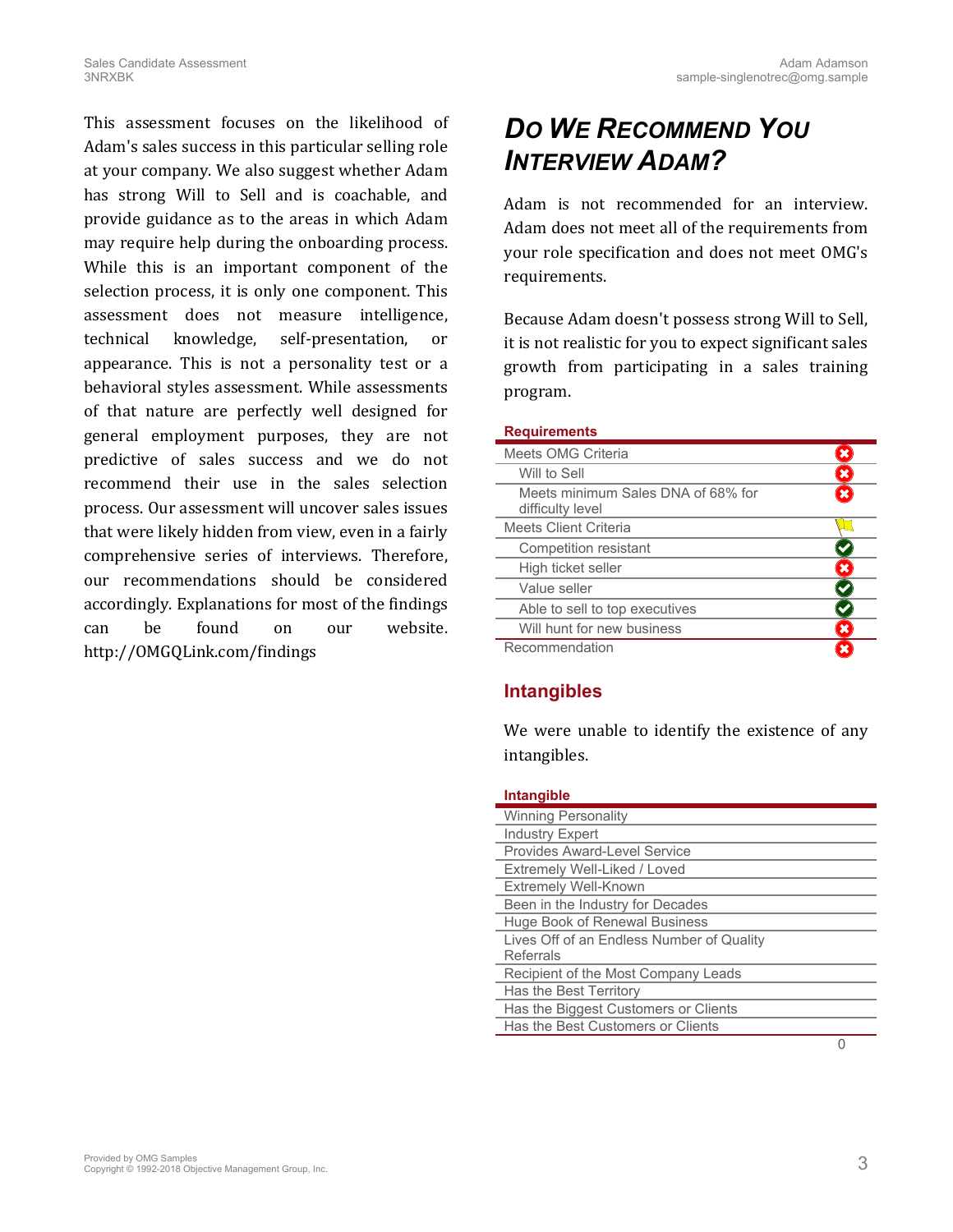# *HOW CONFIDENT ARE WE IN OUR RECOMMENDATION?*

One of the questions that clients sometimes ask is, "Can I trust that Adam didn't 'fool the test'?" Despite a predictive validity in the 95 percent range, clients often wonder if their candidate falls into that scary 5% range. Our Scoring Confidence should help you determine whether or not you can trust the honesty and consistency of Adam's answers. Each candidate is assigned a confidence rating of High Confidence, Moderate Confidence, Low Confidence, or No Confidence, based on how he or she answered the questions in the assessment.

We compiled scores in several separate categories, including Congruency (candidate's consistency in answering carefully selected sets of questions), time spent completing the questionnaire, the number of breaks taken while answering the questionnaire, whether the individual's experience is appropriate for his or her tenure in sales, and whether the individual has taken a free trial or requested samples from us.

# High Confidence



A high Confidence Score on Adam's assessment indicates that we are confident in Adam's answers.

# *WHAT SHOULD YOU ASK ADAM DURING THE INTERVIEW?*

One of the advantages of using OMG's Candidate Assessment in the first step of the recruiting process is that you do not have to waste time with candidates that you won't be hiring. We recommend that you interview only those candidates that have been recommended. The following interview suggestions are based on various findings within this document.

Ask Adam why success in sales (being the best, earning a lot of money, etc.) isn't more important. You'll probably hear one or more reasons and if you do, that explains the "lack of desire" finding.

Ask if Adam felt discouraged or frustrated, experienced any personal problems, personality clashes, resentment or anger toward anyone at a prior job or more recently than that. This should demonstrate an outlook problem.

Ask why Adam is leaving or left a recent job. Listen for excuses. This demonstrates excuse making.

If Adam thinks things over before buying (vulnerable to "think it overs" from the weaknesses section) ask why Adam lets prospects think it over. An understanding of the prospect's need to think it over demonstrates non-supportive Buy Cycle™.

Look at the self-limiting beliefs highlighted throughout this document. Read one of Adam's more alarming beliefs aloud and ask what happens as a result of that self-limiting belief. Ask if that's a good thing or not.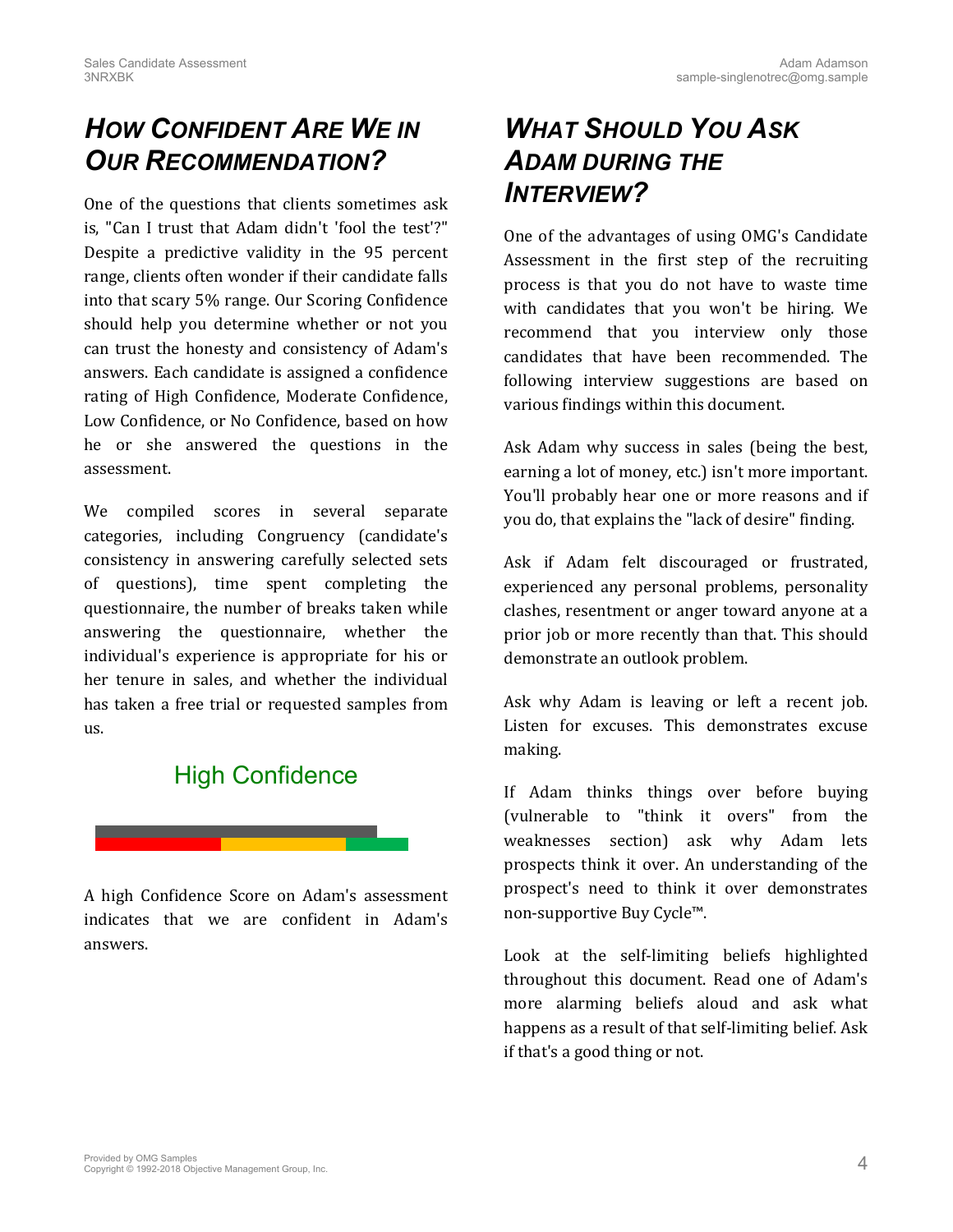Ask if Adam likes people. From a sales perspective, ask which is more important, making someone happy or getting the business. You'll probably hear either "both" or "making someone happy." This demonstrates need for approval.

Suggest that you see too many serious weaknesses and that you don't think that Adam will be able to overcome them all. Watch how Adam reacts. This should demonstrate the tendency to become emotional.

Ask at what point in the selling process Adam learns how much money the prospect has. Then ask what Adam does if the prospect doesn't have enough! This should demonstrate discomfort talking about money.

Ask why Adam doesn't want to make cold calls. This should demonstrate "won't prospect."

Ask "What's the best example you can give me about overcoming adversity?" (Lack of Desire or Commitment)

Ask "Why do customers like you?" (Need for Approval)

Ask "Why do customers trust you?" (Need for Approval)

Ask "What could you do to have customers like and trust you more?" (Need for Approval)

Ask questions or present scenarios to explore how Adam responds to change and the need to improve.

# *HOW COMFORTABLE IS ADAM WITH YOUR SALES ENVIRONMENT?*

The following section compares what your company needs Adam to do with what Adam is most comfortable doing.

# 80%

The candidate has the experience required in your role specification

- The candidate does not have the experience required in your role specification
- $\bigodot$ The candidate has experience that was not required in your role specification

### **Primary Market**

 $\odot$ Corporate/Industrial Residential Small business/professional Institutional

### **Prospects by Title**

Ownership or C Level  $(\blacktriangledown)$ Management Level Business Users Consumers

### **Resistance**



Very little resistance Moderate resistance Lots of resistance

### **Competition**

Tremendous Competition Regular competition Occasional competition We are the only game in town

#### **Pricing**  $\left(\bigvee\right)$

We are usually higher We are usually competitive We are usually lower

### **Average Order**



\$US1,000 - \$US25,000  $\bullet$  \$US25,000 - \$US250,000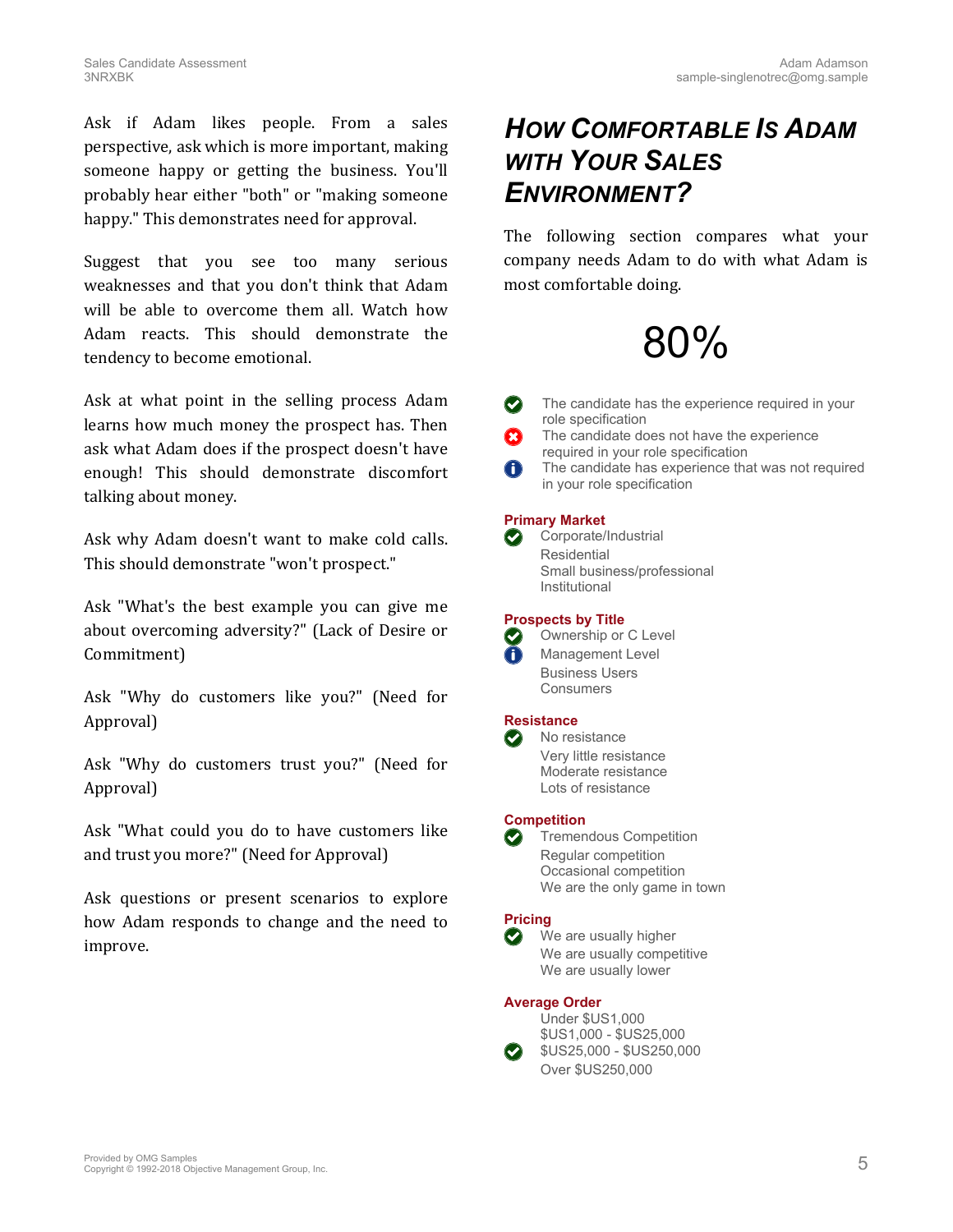### **Product Sold**

Custom engineered solutions Ø

Õ Conceptual services Products we can demonstrate **Commodities** 

### **Sales Cycle**

A one call close

- Two to three calls
- 3-6 months 6

∩ More than 6 months

#### **Customer Development**

Sell them and move on Sell them on a regular basis

Sell them and renew yearly Sell them and service them

### **Priorities**

Hunting required Mostly hunting Some hunting required No hunting

### **Closing**

0

Salesperson will do the closing Salesperson will plant seeds Inside people do the closing Someone else does the closing

### **Presentations**

Once to a single decision maker

Once to a group Multiple times to individuals Multiple times to a group

#### **Product Quality**  $\bullet$

Top of the line Middle of the pack A little behind **Different** 

### **Pressure**



### **Supervision**



Not managed

#### **Company**

Small professional firm Small to medium sized business Large business

Major corporation

### **Compensation**

|                            | All salary |
|----------------------------|------------|
|                            | Straight c |
| $\bf 0$                    | Mostly sa  |
| $\left( \mathbf{x}\right)$ | Mostly cc  |

commission lary with some commission Mostly commission with some salary

#### **Selling Environment**

Turbulent and ever changing Downsizing and turnover

Rapid growth and expansion Very calm and stable

### **Location**

Out of my office or one staffed by a sales manager  $\odot$ Out of a branch office without a sales manager Out of a remote or home office without staff

#### **Entrepreneurial**



Have an Entrepreneurial Mindset Not Have an Entrepreneurial Mindset It does not matter

### **Selling Methods**



Face to Face At trade shows

#### **Channel**  $\bigodot$

Directly to the Customer / Client Through someone who sells to our Customer / Client

### **Decision Factor**

 $\bullet$ are buying what we sell but must choose from whom to buy (Why me?) haven't planned to buy what we sell (Why?)

#### **Networking**  $\left( \mathbf{x} \right)$

Social Selling Traditional Networking Either of the above Social Selling AND Traditional Networking These skill sets are not required

### **Leads**

 $\bigodot$ 

A

We provide all they need

We provide some - they need to supplement We don't provide any - they need to prospect This is an account management position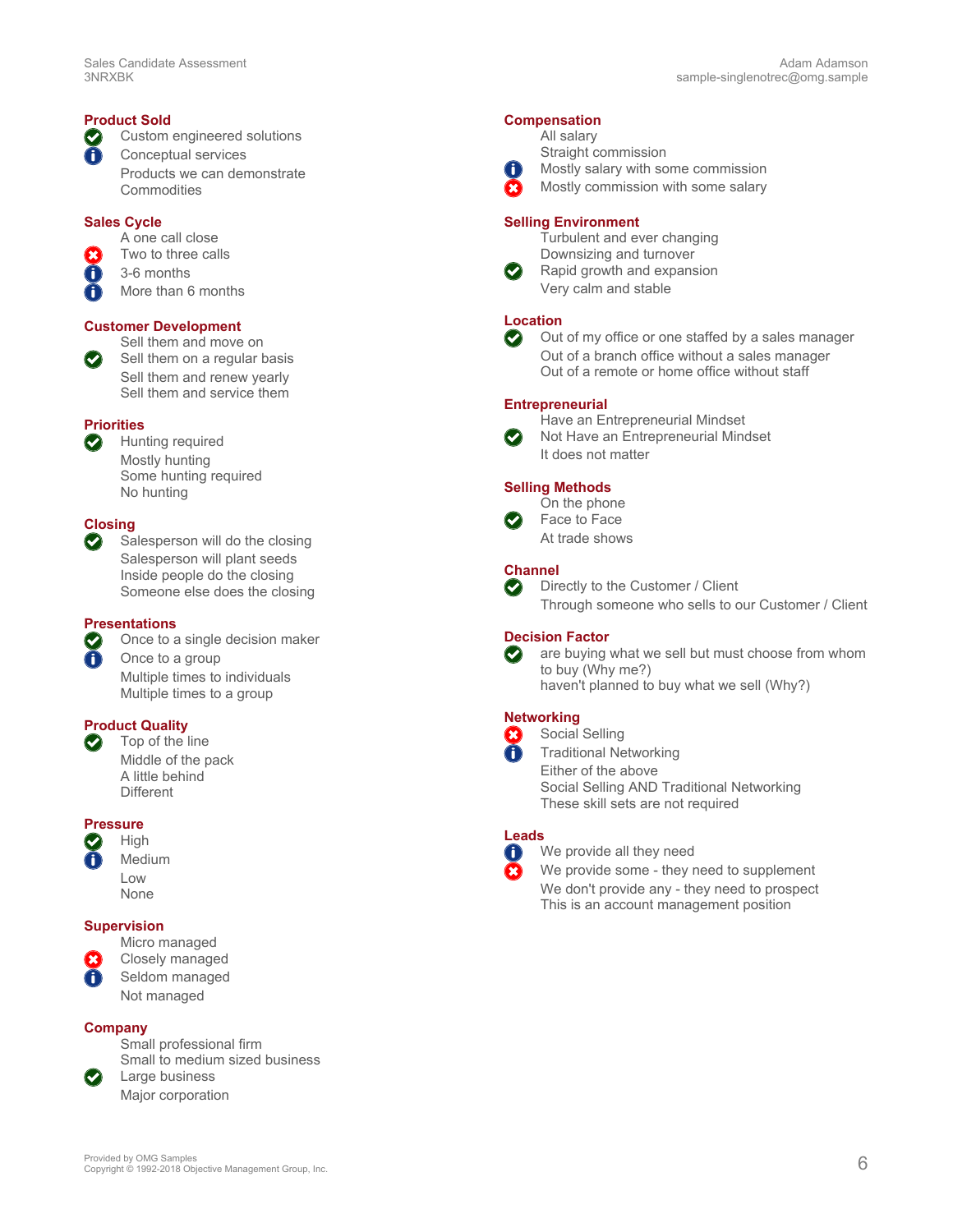# *WHAT ARE ADAM'S CURRENT SALES CAPABILITIES?*

Adam's current sales capabilities can be best illustrated by reviewing the graph below.



The graph tells a story that suggests the following capabilities:

**Hunting** - Adam has very few of the attributes necessary for consistent, effective hunting. Use this assessment to identify the gaps in the Hunting competency and begin the development process.

**Consultative Selling** - Adam has very few of the attributes required for selling consultatively. Use this assessment to identify the gaps in the Consultative Selling competency.

**Selling Value** - Adam has very few of the attributes required for selling value. Use this assessment to identify the gaps in the Selling Value competency.

**Qualifying** - Adam has some of the attributes for effective qualifying. Use this assessment to identify the gaps in the Qualifier competency.

**Presenting** - Presentation skills are not very strong.

**Closing** -Adam has very few of the attributes required for consistent, effective closing. Use this assessment to develop a better understanding of the attribute.

### **Selling Competencies**

We looked at seven Competencies in all to determine the percentage of attributes in each:

- Hunter
- Consultative Seller
- Qualifier
- Closer
- Account Manager
- Farmer
- Sales Posturing

The details of those Competencies are found in other sections of this document where they were used to support our answers and findings. The explanations appear prior to each detailed Competency and provide you with a greater understanding of their meaning.

As we present our data-supported findings and continue answering these important questions, the Competencies will be a consistent part of those answers. While there is much more to sales and selling than skills - strategies and tactics they do represent 50% of the equation. The other 50% is represented by Sales DNA that must support the use of those skills.

It is very important to understand that **salespeople with the right Sales DNA but few skills will always outperform salespeople with good skills but less than desirable Sales DNA**.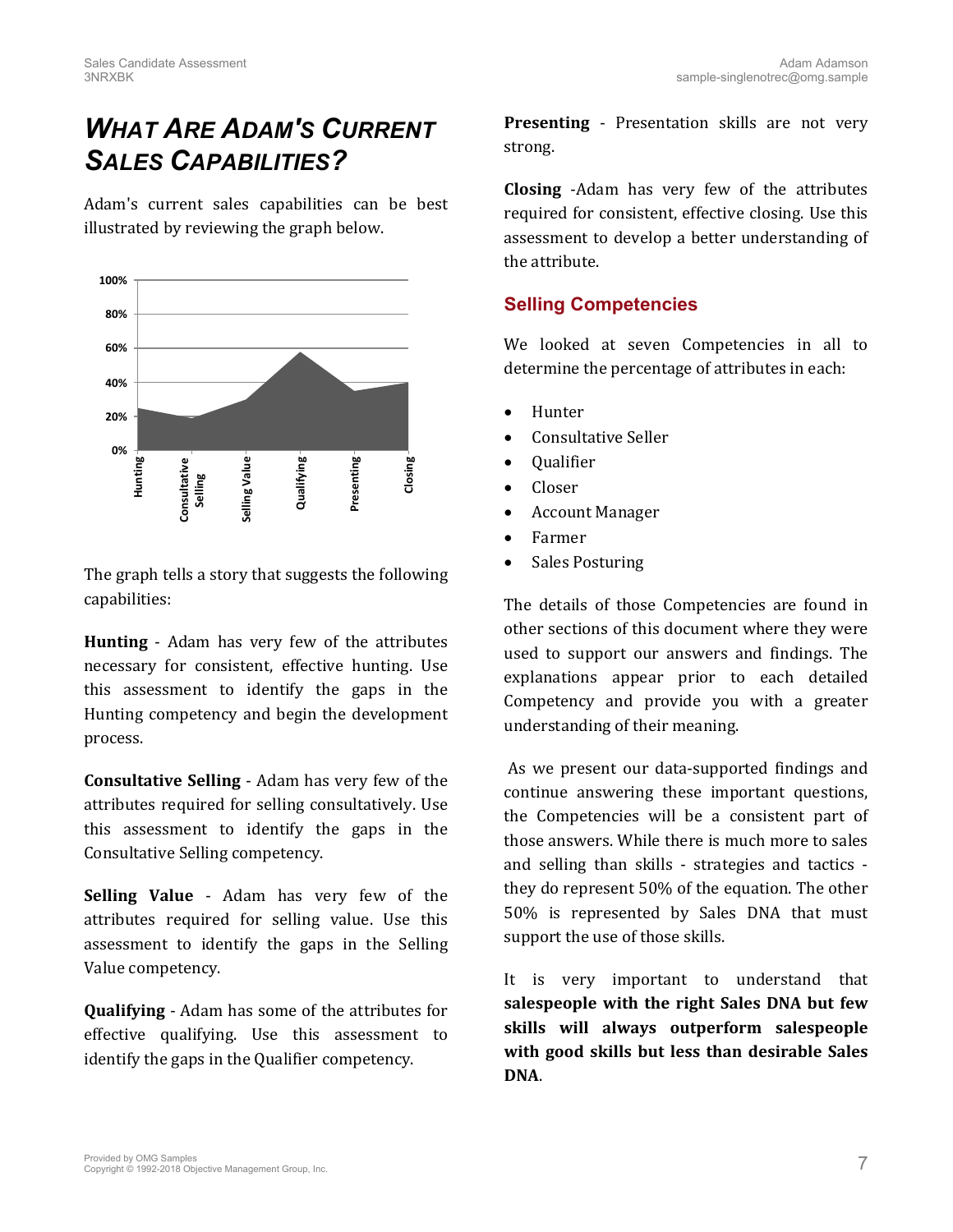## **Sales DNA**

As we mentioned earlier, sales skills are not the only factors that determine sales capabilities. The overall level of Sales DNA is even more important. When strong, Sales DNA supports a salesperson's ability to execute. Less than desirable Sales DNA hinders the ability to execute skills and process. Sales DNA includes all of Adam's selling-related strengths. Adam's Sales DNA Score, shown below, is comprised of six major strengths that have the greatest impact on sales call performance. Lower numbers represent Sales DNA that will impede a salesperson's performance.



This score suggests that the Sales DNA often interferes with sales effectiveness. Adam may be effective at maintaining existing accounts, but probably experiences great difficulty when attempting to bring in new business.

### **Sales Percentile™**

Think of Sales Percentile™ as the overall score on this assessment. It represents a weighted combination of our Sales Core Competencies, expressed relative to the other salespeople we have assessed. A Sales Percentile™ of 90% means that 90% of salespeople we have assessed are weaker, and 10% are stronger.

Only 6% of all salespeople land in the top category – Elite. Another 11% appear in the next category – Strong. 33% of salespeople fall into the Serviceable category. The bottom 50% of salespeople are generally Weak.



### **Summary of Selling Capabilities**

We have analyzed:

- The specific Competencies
- Sales DNA
- The use and/or execution of a sales process (which appears later in this assessment)

Together, these three elements are the primary sources for determining current sales capabilities.

The overall sales capability score is

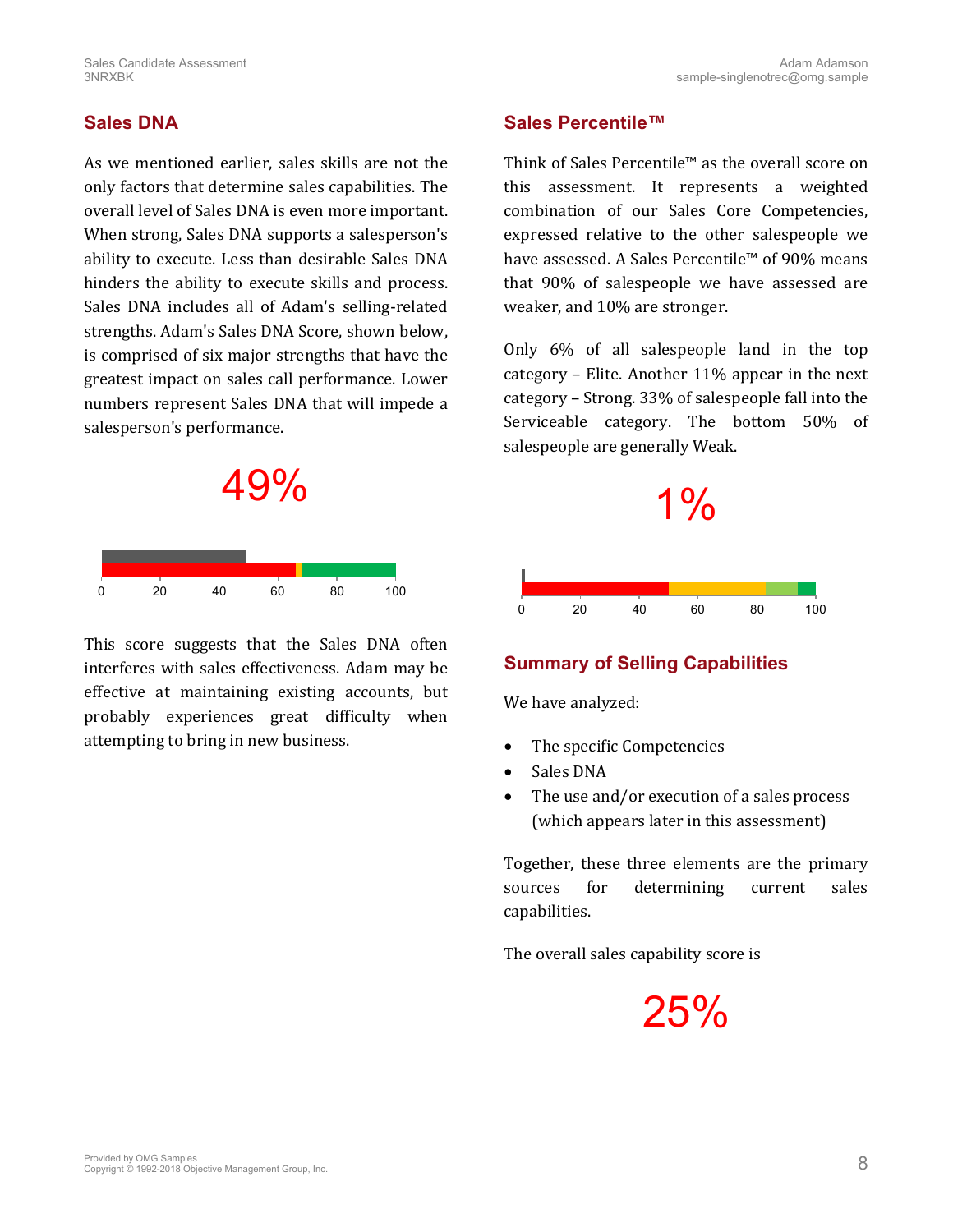

The overall sales capability represents how close Adam is to the fullest sales potential. Overall, Adam's selling capability is limited. Sales coaching along with the appropriate sales training to improve skills and overcome weaknesses, will improve Adam's selling capability over time.

# *HOW MOTIVATED IS ADAM AND HOW CAN ADAM BE MOTIVATED?*

Motivation is as important as ever but today's salesperson is not necessarily motivated by money. Motivation can appear as Intrinsic, Extrinsic, and/or Altrusitic.

Intrinsics tend to be motivated by recognition, fulfillment, satisfaction, enjoyment, love of selling, mastery, or even when they have something to prove to others. They are often more consistent in a longer and more complex sales cycle.

Extrinsics tend to be motivated by money, rewards, toys, vacations, and material things. They are more effective in a shorter and/or more heavily commissioned sales cycle.

Altruistic salespeople are motivated to serve others at a cost to themselves. These salespeople put the customer ahead of their company's needs and requirements.

Adam's motivation style is:





Adam's overall level of motivation is:



When it comes to selling, it doesn't appear that Adam is very motivated. Why not? Perhaps selling is simply a job rather than a chosen career that Adam loves to do more than anything else.

### **Desire**

Lack of Desire for greater sales success.



### **Commitment**

Strong Commitment towards greater sales success.

60%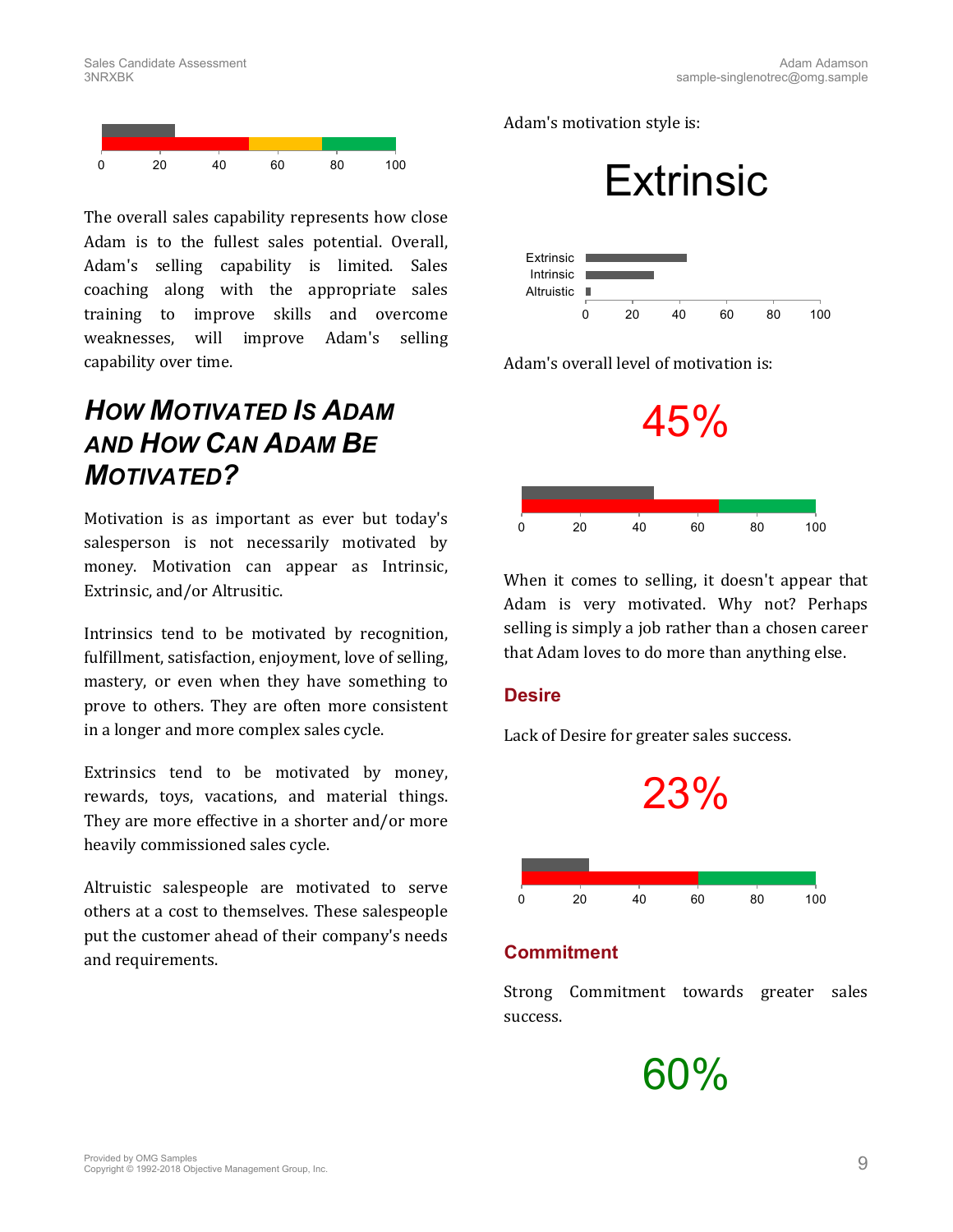

## **Motivational Tendencies**

Everyone responds differently to motivation so we thought you might find it useful to learn what Adam will respond to.

### **Adam prefers**

| Loving to win <b>more than</b> hating to lose        |
|------------------------------------------------------|
| Self-rewarding performance instead of spending money |
| first to create pressure to perform                  |
| Being pressured instead of self-pressure             |
| Being closely managed instead of self-management     |
| Competing against others over self-competition       |
| Recognition over satisfaction                        |
|                                                      |

### **Other Factors**

There are several additional important factors that impact overall motivation. While these factors do not influence our recommendation, they are important enough for you to make them conditions that must be met if you choose to offer Adam a position.

### **Other Factors**

| <b>Enjoyment of Selling</b>      |  |
|----------------------------------|--|
| Personal Goals                   |  |
| <b>Meaningful Goals</b>          |  |
| Plan for Reaching Personal Goals |  |
| System to Track Progress         |  |
|                                  |  |



Adam believes that Money isn't that important to me

# *WILL ADAM GENERATE NEW BUSINESS?*

The Hunter Competency contains the attributes required for successful development of new business. While the overall percentage in this Competency is meaningful, it is less important than certain individual attributes.

Specifically, it is important for salespeople to possess these attributes:

- Prospects Consistently
- Will Prospect
- Has No Need for Approval
- Recovers from Rejection
- Maintains a Full Pipeline

Not a Perfectionist - This may seem like a negative but in the case of hunting, some perfectionists seriously delay making calls until they believe the calls can be perfect.

### <span id="page-9-0"></span>**The Hunter Competency**

| <b>Will Prospect</b>                                      |                       |                         |
|-----------------------------------------------------------|-----------------------|-------------------------|
| <b>Prospects Consistently</b>                             |                       | ×                       |
| Prospects via Phone and / or Walk-ins                     |                       |                         |
| Has No Need for Approval                                  |                       | $\pmb{\times}$          |
| <b>Schedules Meetings</b>                                 |                       | $\pmb{\times}$          |
| Recovers From Rejection                                   |                       |                         |
| <b>Maintains Full Pipeline</b>                            |                       |                         |
| Not a Perfectionist or it Does Not Prevent<br>Prospecting |                       | ×                       |
| Reaches Target Prospect                                   |                       | $\overline{\mathbf{x}}$ |
| <b>Gets Referrals from Customers / Network</b>            |                       | ×                       |
| Uses Social Selling Tools *                               |                       | $\overline{\mathbf{x}}$ |
| <b>Attends Networking Events</b>                          |                       | ×                       |
|                                                           | % of Attributes       | 25%                     |
|                                                           | <b>Weighted Score</b> | 25%                     |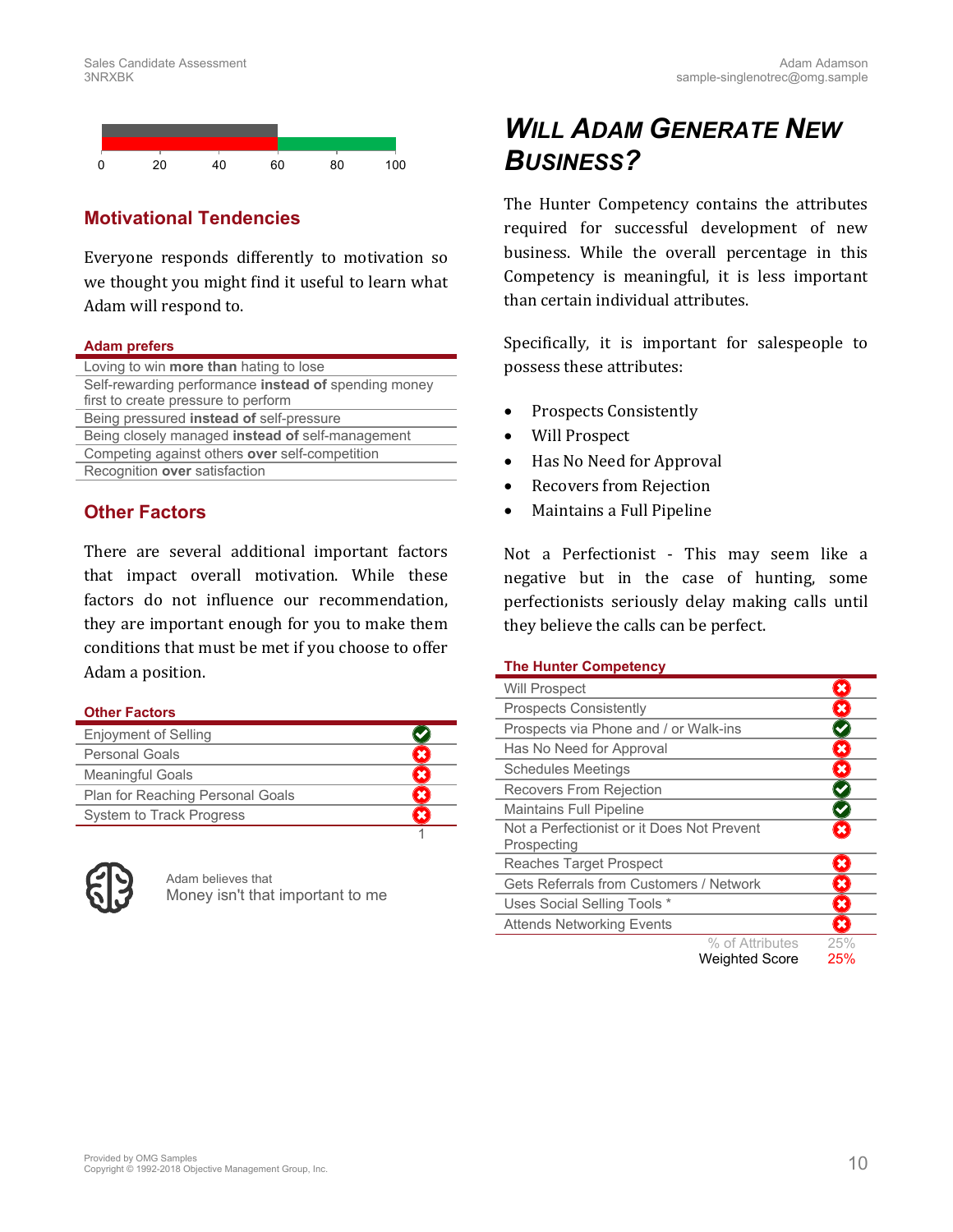\* The following table provides additional detail regarding Adam's competency with Social Selling tools.

### <span id="page-10-0"></span>**The Social Selling Competency**

| <b>Connected to Potential Customers/Clients</b> |    |  |
|-------------------------------------------------|----|--|
| Generates Leads through Social Selling          |    |  |
| Well Connected                                  |    |  |
| Posts/Shares Updates for Visibility             |    |  |
| Uses LinkedIn                                   |    |  |
| Uses Twitter for Business                       | ¥  |  |
| LinkedIn Social Selling Index Score             |    |  |
| % of Attributes                                 | 0% |  |
| <b>Weighted Score</b>                           | 0% |  |

### **Summary**

Adam may not have been required to hunt in previous roles and dislikes the activity.



Adam believes that If prospects are happy with their current vendor then I can't help them



Adam believes that I have to provide information to gatekeepers before they will connect me with the decision maker



Adam believes that I have to send something before I can schedule a meeting.

# *WILL ADAM REACH DECISION MAKERS?*

We looked at a number of factors to determine whether Adam is meeting with decision makers and what, if anything, could interfere with that.

<span id="page-10-1"></span>

|  | <b>The Reaching Decision-Makers Competency</b> |  |
|--|------------------------------------------------|--|
|  |                                                |  |

| Calling on Actual Decision Maker              |                |
|-----------------------------------------------|----------------|
| Believes Speaking with Decision Makers Is     |                |
| Required                                      |                |
| Reaching Decision Maker Is Milestone in Sales |                |
| Process                                       |                |
| Does Not Need to be Liked                     |                |
| Comfortable with Targeted Decision Maker      |                |
| Doesn't Begin Sales Process with Buyers       | $\pmb{\times}$ |
| Uses Selling Skills to Reach Decision Maker   |                |
| % of Attributes                               | 71%            |
| <b>Weighted Score</b>                         | 85%            |

Adam is currently reaching decision-makers. Advanced selling skills around strategy and tactics can help develop [[FirstNames]]'s ability even more consistently.



Adam believes that I have to call on buyers before I can call on end users or decision-makers

# *WILL ADAM HAVE AN OPTIMIZED SALES CYCLE?*

To answer this question we looked at 11 factors that historically support shorter sales cycles. These factors tend to prevent delayed closings and business lost to competitors. We present the 11 factors as they apply to Adam in the next table.

 Makes Decisions – Salespeople that make buying decisions without having to think it over have Sales DNA that supports strategies and tactics to help their prospects make decisions.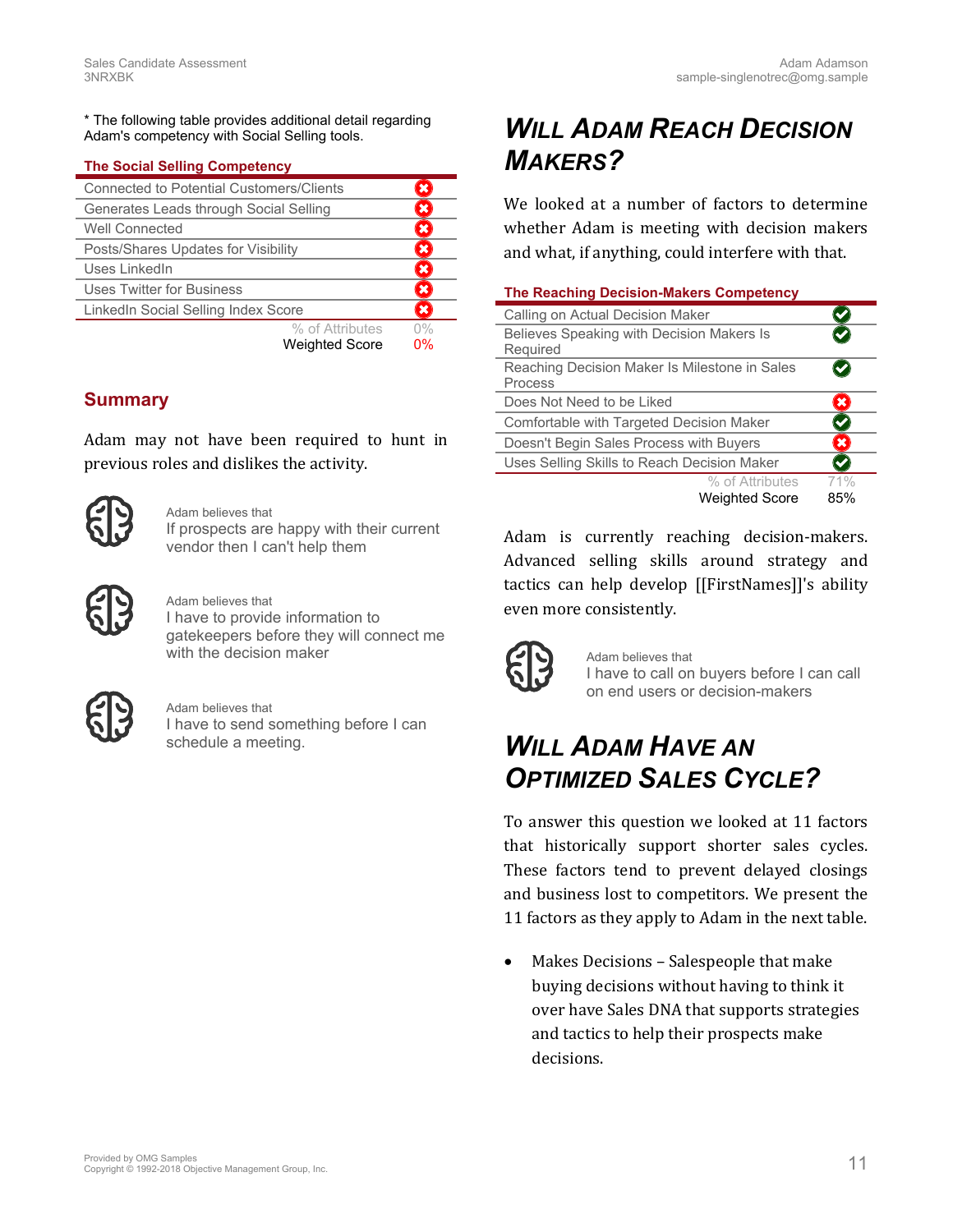- Consultative Seller If salespeople can sell consultatively they can uncover the compelling reason to buy, a motivator that creates urgency and shortens the sales cycle.
- Qualifier If salespeople qualify thoroughly there will be fewer opportunities for premature demos, quotes, proposals, and presentations that lead to delayed closings and lost business.
- Won't Accept Put-Offs The ability to ask a question in response to a put-off can lead to closing more business at the first closing opportunity.
- Doesn't Need to be Liked A salesperson that doesn't need to be liked accepts fewer putoffs because they aren't concerned about asking another question, pushing back, or challenging the prospect.
- Controls Emotions If salespeople do not panic in the heat of battle or become too excited when they hear what they want to hear, they can control the sales process more effectively.
- Able to Discuss Money When salespeople are able to discuss finances they are more likely to uncover the actual budget and confirm the prospect's ability to spend it. That tends to prevent most of the delays blamed on money.
- Rejection Proof When salespeople are unaffected by rejection they are more likely to ask good, tough, timely questions, even when the answer could result in a "no."
- Healthy Skepticism When salespeople have a healthy skepticism, they can avoid happy ears, not mistake put-offs for promises, and have much better sense for determining realistic expectations.
- Supportive Beliefs When salespeople have beliefs that support ideal sales outcomes they are more successful.

 Effective Sales Process – When the sales process lends itself to repeatable and desirable results, sales cycles tend to be much shorter while conversion ratios tend to be much higher.

### **Factors**

| <b>Makes Decisions</b>         |  |
|--------------------------------|--|
| <b>Consultative Seller</b>     |  |
| Qualifier                      |  |
| Won't Accept Put-Offs          |  |
| Doesn't Need to be Liked       |  |
| <b>Controls Emotions</b>       |  |
| Able to Discuss Money          |  |
| <b>Rejection Proof</b>         |  |
| <b>Healthy Skepticism</b>      |  |
| <b>Supportive Beliefs</b>      |  |
| <b>Effective Sales Process</b> |  |
|                                |  |

# **Summary**

At this time Adam does not have the factors to support a short sales cycle.



Adam believes that I need to educate my prospects



Adam believes that Prospects that think it over will eventually buy from me



Adam believes that I understand when my prospects want to think it over



Adam believes that I understand when my prospects want to comparison shop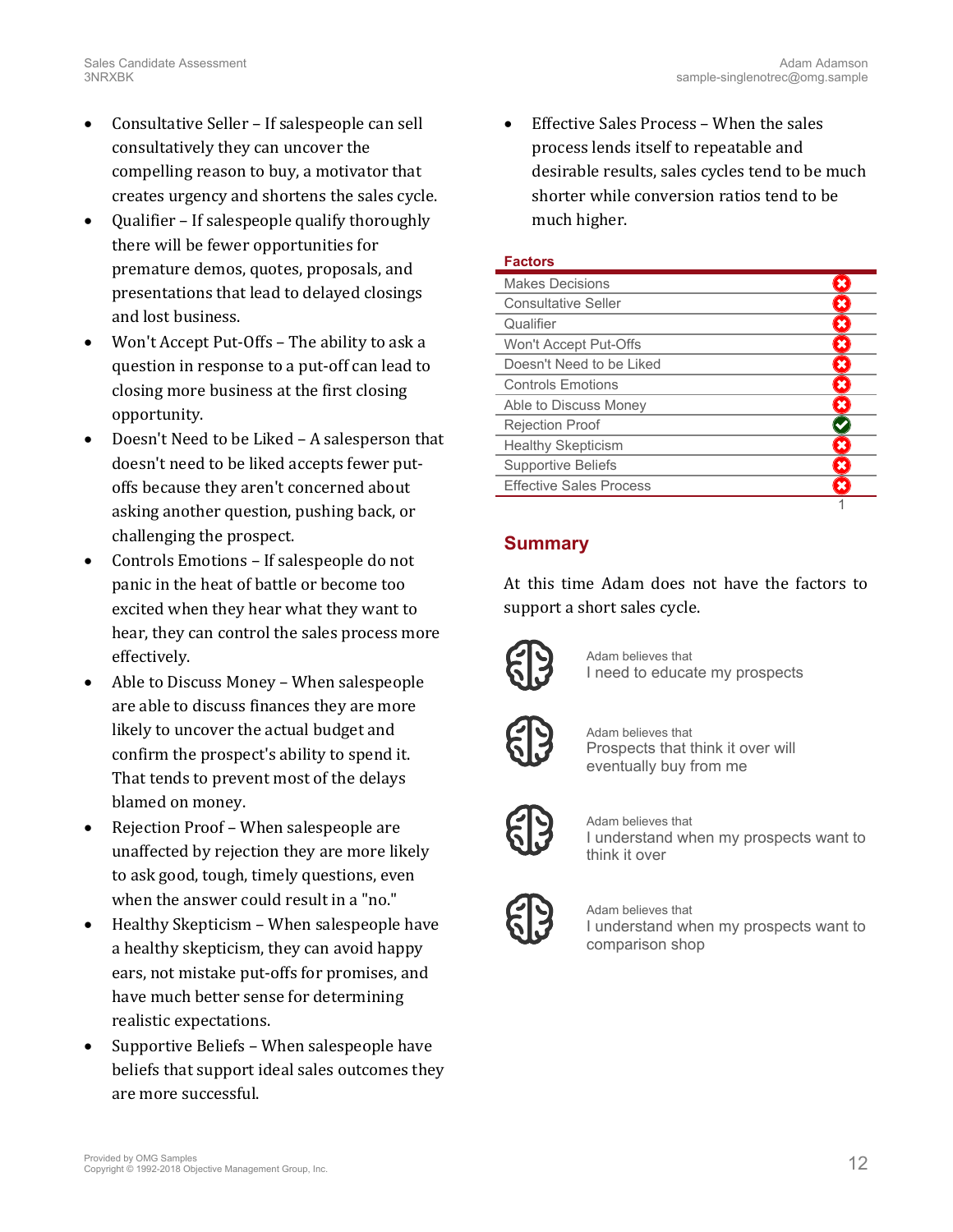# *CAN ADAM SELL CONSULTATIVELY?*

# **The Consultative Seller**

Selling has changed dramatically since 2008. The biggest changes are that:

- It's more difficult to reach prospects
- Prospects do not have time to meet
- There is much greater resistance
- Salespeople tend to be invited in later in the sales cycle
- There is far more price sensitivity
- Prospects are more cautious and conservative on what they spend their money
- There is greater need to differentiate

Consultative Selling is an approach that helps salespeople deal with the issues listed above. It is the most misunderstood term in all of sales with most people believing that a salesperson must ask questions, identify an issue and present a solution. This isn't entirely wrong, but it does fall short of the intended meaning, and most salespeople aren't actually selling this way. Instead, they have some prepared questions, ask some of them, and when a question leads to an issue, they begin to talk about a solution.

When Consultative Selling is properly executed it can help a salesperson differentiate, sell value, and sometimes be viewed as a Trusted Advisor. This can only occur after a salesperson has asked enough questions (dozens) to go as wide and deep as possible, leading to a discussion of issues, opportunities, implications, the people they affect, and potential outcomes. As much as consultative selling relies on highly developed questioning skills, equally well-developed listening skills are an even more important component.

### <span id="page-12-1"></span>**The Consultative Seller Competency**

| Able to Stay in the Moment         |                       |                           |
|------------------------------------|-----------------------|---------------------------|
| Uncovers Compelling Reasons to Buy |                       |                           |
| Able to Listen/Ask with Ease       |                       | ×                         |
| <b>Asks Enough Questions</b>       |                       | $\boldsymbol{\mathsf{x}}$ |
| <b>Asks Great Questions</b>        |                       | $\boldsymbol{\mathsf{x}}$ |
| <b>Will Build Trust</b>            |                       | ×                         |
| Able to Ask Tough Questions        |                       | $\mathbf x$               |
| <b>Takes Nothing for Granted</b>   |                       | ×                         |
| Appropriate Amount of Patience     |                       | $\boldsymbol{\mathsf{x}}$ |
| Understands How Prospects Will Buy |                       |                           |
| Develops Strong Relationships *    |                       | $\pmb{\times}$            |
| Presenting at Appropriate Times    |                       | ×                         |
| <b>Healthy Skepticism</b>          |                       | $\mathbf x$               |
|                                    | % of Attributes       | 15%                       |
|                                    | <b>Weighted Score</b> | 19%                       |

\* The following table provides additional detail regarding how quickly Adam develops relationships.

### <span id="page-12-0"></span>**The Relationship Building Competency**

| Quickly Develops Rapport                       |       |
|------------------------------------------------|-------|
| Relationship Is Key Factor in Winning Business |       |
| Develops Strong Relationships over Time        | ×     |
| <b>Customers Follow to New Companies</b>       |       |
| Believes That Making Friends Is Single         | ×     |
| <b>Greatest Asset</b>                          |       |
| <b>Is Extroverted</b>                          |       |
| % of Attributes                                | $0\%$ |
| <b>Weighted Score</b>                          | 0%    |

### **Summary**

Adam lacks the strengths and skills necessary for selling in a more consultative way.



Adam believes that I tell my prospects why they should buy from me



Adam believes that It's not OK to confront a prospect



Adam believes that I prefer to dominate the conversation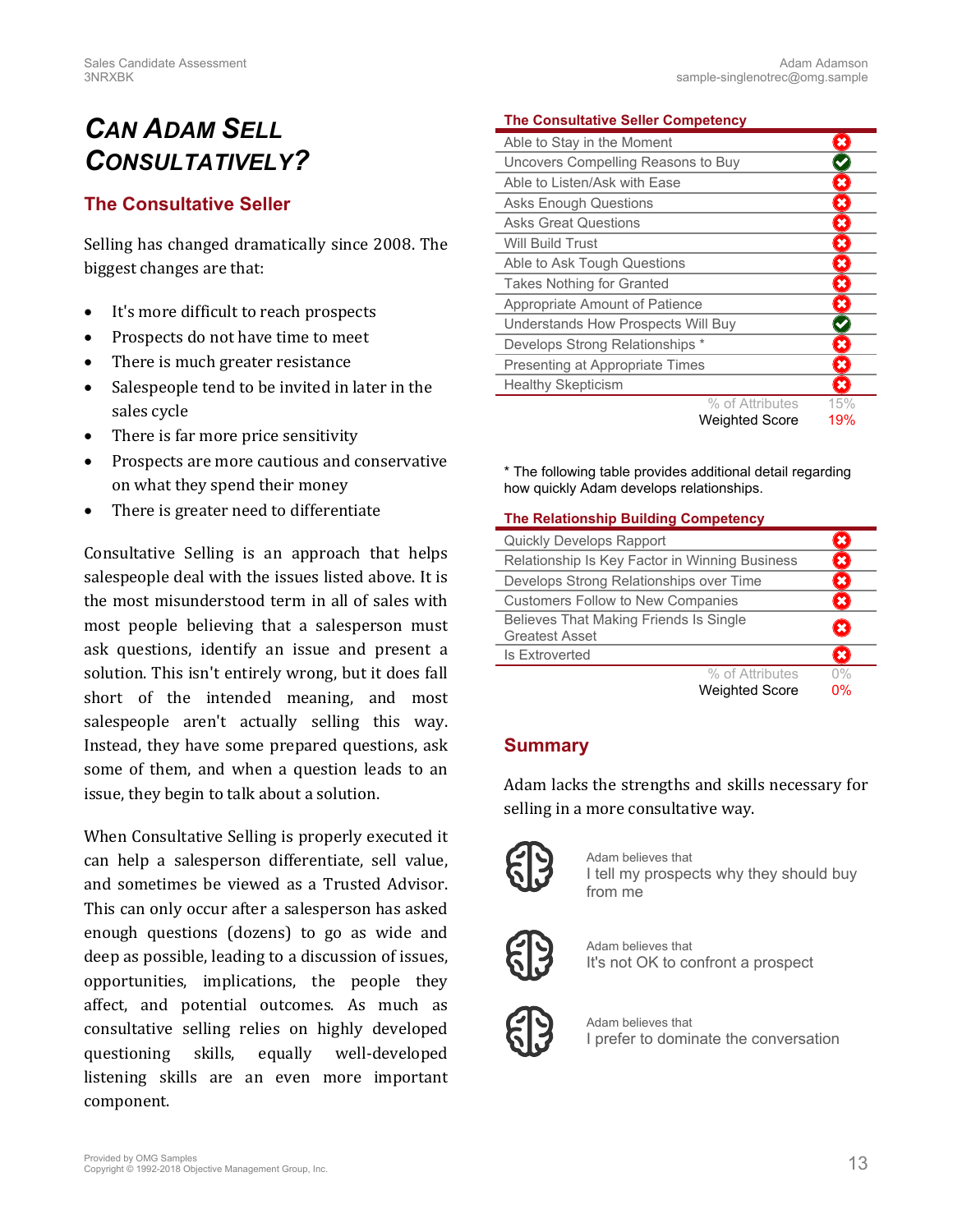# *WILL ADAM SELL VALUE?*

When salespeople feel that they need a more competitive price or the lowest price in order to win the business, the chances are quite good that they aren't effectively selling the value. In order to determine whether this candidate can more effectively sell value, we looked at a number of factors, including:

- Learns Why Prospects Will Buy A salesperson's ability to uncover a prospect's reasons to buy helps the salesperson discover the true value in the opportunity.
- Focused on Value over Price When salespeople buy value rather than seek out the lowest price they are more likely to be effective at selling value. Salespeople who are price shoppers have the most difficulty upholding margins, creating and selling value, and competing against lower priced competitors.
- Comfortable Discussing Money When a salesperson is uncomfortable having a financial discussion, it may have a significant, negative impact on any opportunity when the prospect lacks the funding or doesn't see the value in the offering.
- High Threshold for Money A salesperson with a High Money Threshold should be able to ask for a lot of money (not to be confused with Able to Discuss Money) without concern for the amount being "a lot" to them personally.

### <span id="page-13-0"></span>**The Selling Value Competency**

| Focused on Value over Price          |                           |
|--------------------------------------|---------------------------|
| Comfortable Discussing Money         | ×                         |
| <b>High Threshold for Money</b>      | ×                         |
| Attempts to Sell Value               | $\boldsymbol{\mathsf{x}}$ |
| Sales Process Supports Selling Value | $\pmb{\times}$            |
| Learns Why Prospects Will Buy        |                           |
| Doesn't Need Approval                | ×                         |
| <b>Asks Great Questions</b>          | $\pmb{\times}$            |
| <b>Asks Enough Questions</b>         | $\pmb{\times}$            |
| <b>Avoids Making Assumptions</b>     | $\pmb{\times}$            |
| <b>Quickly Develops Rapport</b>      | $\pmb{\times}$            |
| Not Compelled to Quote               | $\mathbf x$               |
| % of Attributes                      | 17%                       |
| <b>Weighted Score</b>                | 30%                       |

### **Summary**

Adam is not a value seller today, but can become a value seller in the near future. The most important element to selling value – the way Adam buys value - is already in place.



Adam believes that A thousand dollars is a lot of money

# *WILL ADAM CLOSE EFFECTIVELY?*

# **The Closer Competency**

The Closer Competency helps us to understand whether or not Adam has the attributes that will help to convert qualified opportunities at the time they become closable. Some opportunities close later than expected because they were not closed at the first closing opportunity.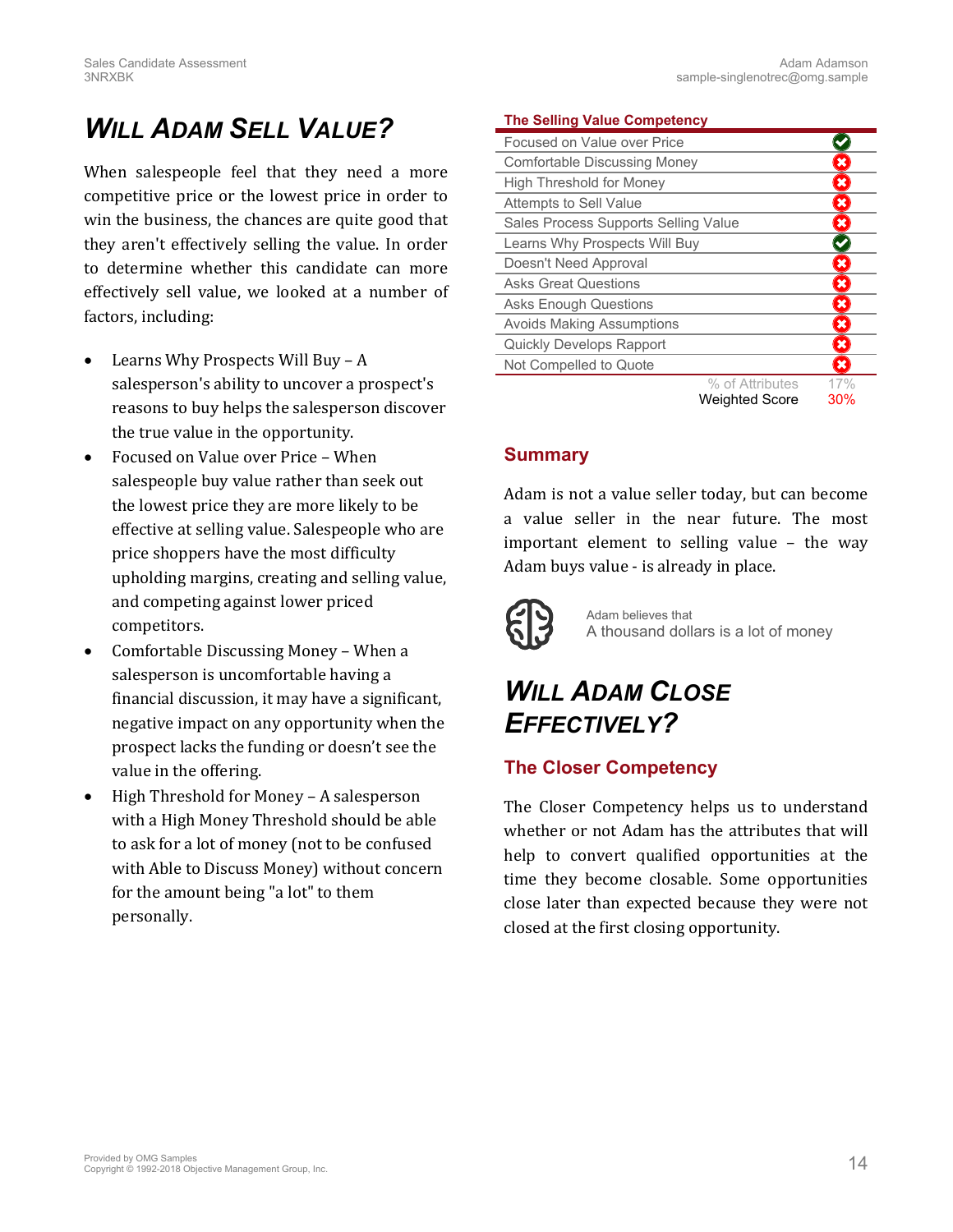While the Closer Competency explains what Adam is capable of accomplishing **at** closing time, closing has much more to do with factors that precede the closing step of the sales process, most of which we have already discussed:

- Consultative selling skills
- Qualifying Skills
- Sales process (later in the document)
- Sales Posturing Skills (See the next table for the details)

### <span id="page-14-1"></span>**The Closer Competency**

| Gets Prospect To Agree To Make a Decision |                          |
|-------------------------------------------|--------------------------|
| Will Meet with the Decision Maker         |                          |
| Will Find a Way to Close                  | ×                        |
| Not Likely to Take "Think it Overs"       | $\boldsymbol{\varkappa}$ |
| Unlikely to be Derailed by Put-Offs       | ×                        |
| Appropriate Amount of Patience            | ×                        |
| <b>Closing Urgency</b>                    | ×                        |
| Isn't Hoping to be Liked                  | ×                        |
| Will Stay in the Moment at Closing Time   | $\pmb{\times}$           |
| Won't Make Inappropriate Quotes           | $\overline{\mathbf{x}}$  |
| % of Attributes                           | 20%                      |
| <b>Weighted Score</b>                     | 40%                      |

### **Sales Posturing**

Although sales effectiveness is typically measured by revenue, there is more to selling than the end result. All too frequently the end result is simply a sum of its parts, a bi-product of a salesperson's motivation, determination, strengths, skills, competencies, strategies, tactics and posturing.

The next table shows the qualities that support effective posturing and whether Adam is able to effectively position your products, services, and company and make a memorable first impression.

A yellow flag indicates that Adam is neither strong nor weak in that particular quality.

### <span id="page-14-2"></span>**The Sales Posturing Competency**

| Good Self-Image                   |   |
|-----------------------------------|---|
| <b>Quickly Develops Rapport</b>   |   |
| Sales Optimism                    |   |
| <b>Sales Assertiveness</b>        |   |
| (Overly Confident)                |   |
| Sales Empathy                     |   |
| Appropriate Amount of Patience    | × |
| <b>Will Build Trust</b>           | × |
| Emphasizes Listening over Talking | × |
| <b>Healthy Skepticism</b>         |   |
|                                   |   |

### **Presenting**

We look at presenting in a way that might be different from how you have historically viewed it. Today's modern salesperson should sell consultatively and present solutions to fully qualified prospects. Most salespeople fail to do that, presenting far too early in the sales process. The following table shows whether or not Adam is presenting at the right time, to the right people, and for the right reasons. We also show whether or not Adam is overly presentation-minded by identifying Adam's presentation tendencies, or the degree to which Adam relies on presentations to sell.

<span id="page-14-0"></span>

| The Presentation Approach and Context Competency                                      |                         |  |
|---------------------------------------------------------------------------------------|-------------------------|--|
| Emphasizes Listening over Talking                                                     | ×                       |  |
| Able to Minimize Talking about Company<br><b>Products or Solutions</b>                | $\overline{\mathbf{x}}$ |  |
| Not Compelled to Present                                                              |                         |  |
| Not Overly Reliant on Educating and<br>Presenting                                     | 坐                       |  |
| Does Not Believe Presenting Equates to<br>Controlling the Sales Process               |                         |  |
| Does Not Believe Making A Proposal is the<br>Most Important Part of the Sales Process |                         |  |
| Not Compelled to Propose or Quote                                                     | ×                       |  |
| <b>Asks Enough Questions</b>                                                          | ×                       |  |
| <b>Takes Nothing for Granted</b>                                                      | ×                       |  |
| % of Attributes                                                                       | 33%                     |  |
| <b>Weighted Score</b>                                                                 | 35%                     |  |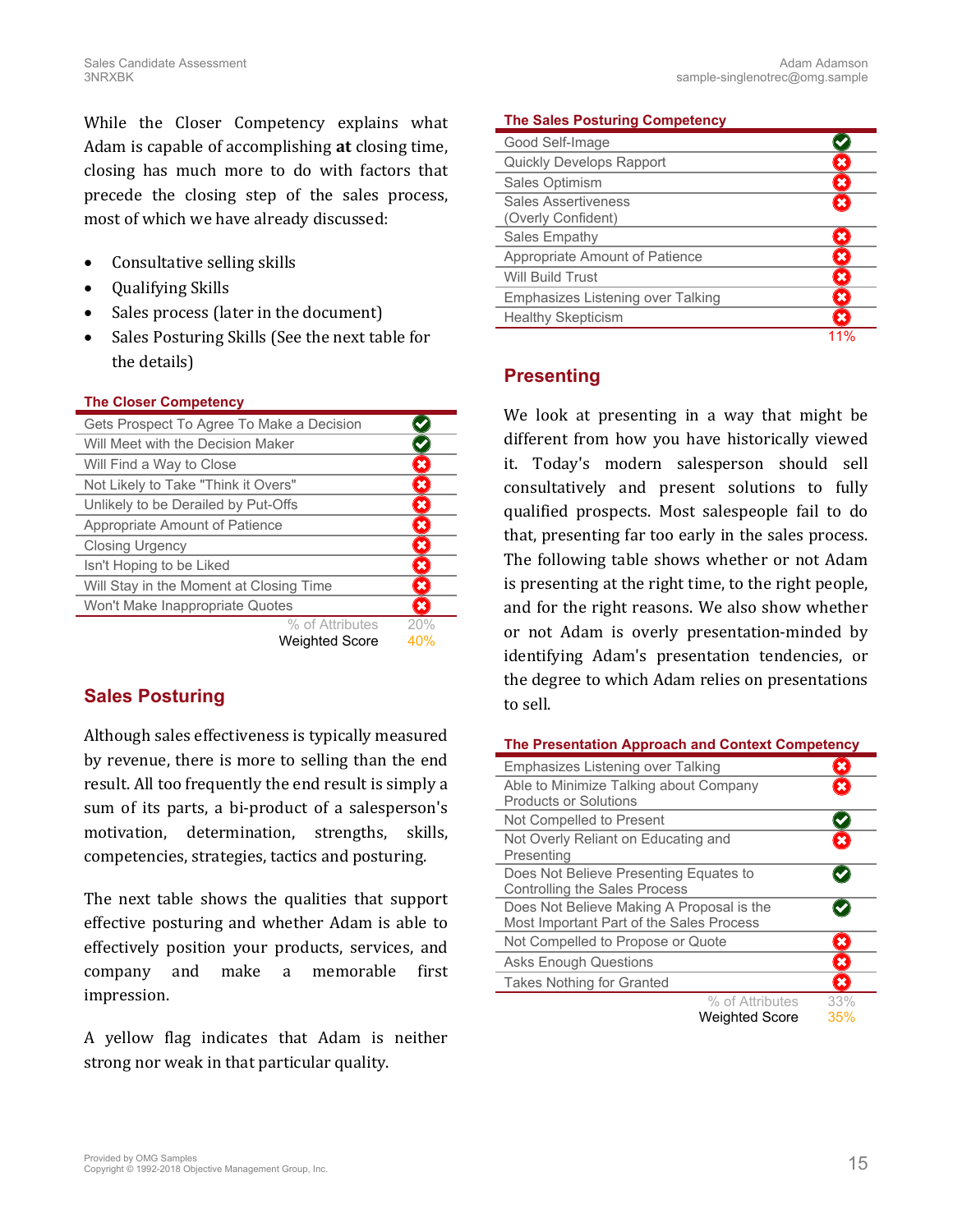### **Combined Impact of Competencies**

This table shows the combined impact of the factors that affect closing.

### **Factors**

| Sales Process              |  |
|----------------------------|--|
| <b>Consultative Seller</b> |  |
| <b>Selling Value</b>       |  |
| Qualifier                  |  |
| Presenting                 |  |
| Closer                     |  |
|                            |  |

### **Summary**

Adam currently lacks the basic elements required for effectively closing the sales that do not close easily.



Adam believes that Prospects that think it over will eventually buy from me



Adam believes that I understand when my prospects want to think it over



Adam believes that I understand when my prospects want to comparison shop



Adam believes that Any lack of results is due to the economy or marketplace



Adam believes that Any lack of results is due to the policies of my company

# *DOES ADAM FOLLOW AN EFFECTIVE SALES PROCESS?*

It is of the utmost importance to have a customized, milestone-centric sales process. Without it, so much time can be wasted with a given prospect in a particular sales cycle when crucial milestones are unknowingly skipped. An effective process assures consistent, favorable outcomes and generally prevents salespeople from wasting their valuable time on opportunities that are unlikely to close, especially when sales cycles are long. Without a doubt, a powerful sales process with clearly defined milestones provides more consistent, predictable and profitable results.

#### <span id="page-15-0"></span>**The Milestone-Centric Sales Process Competency**

| <b>Follows Stages and Steps</b>         |                 |      |
|-----------------------------------------|-----------------|------|
| Process Has Most Key Milestones         |                 | ×    |
| Process Has Adequate Sequence           |                 | ×    |
| <b>Consistent and Effective Results</b> |                 |      |
| Little Wasted Time                      |                 | ×    |
| Has and/or Follows an Effective Process |                 | ×    |
| Uses an Effective Approach              |                 | ×    |
| Relationship-Based                      |                 | ×    |
| CRM Savvy *                             |                 | ×    |
| Strategic Use of Sales Scorecard        |                 |      |
|                                         | % of Attributes | 20%  |
|                                         | M1              | 470/ |

Weighted Score 17%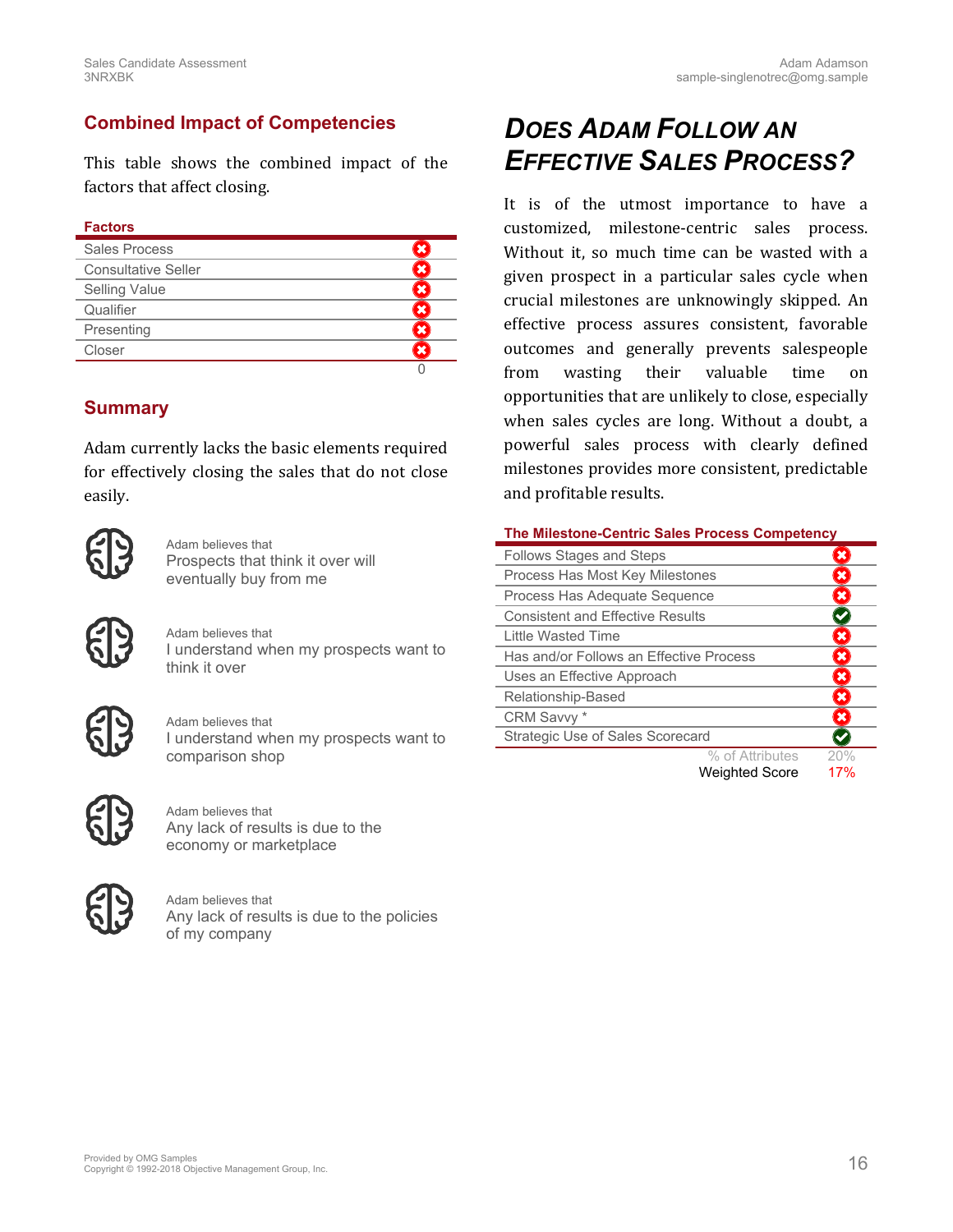\* The following table provides additional detail regarding Adam's CRM familiarity and usage.

### <span id="page-16-0"></span>**The CRM-Savvy Competency**

| Lives in CRM                                     |       |
|--------------------------------------------------|-------|
| <b>Embraces CRM</b>                              | ×     |
| Updates Account Information at Least Daily       | ×     |
| Tracks Milestones Met in Sales Process           | ×     |
| Notates All Conversations                        | ×     |
| Currently/Typically Uses CRM                     | ×     |
| <b>Competent CRM User</b>                        |       |
| Has Experience with Multiple CRM<br>Applications |       |
| % of Attributes                                  | $0\%$ |
| <b>Weighted Score</b>                            | 0%    |

As mentioned previously, Adam does not have an effective sales process in place. The findings below are a reflection of this problem, and should be addressed by getting Adam to follow your sales process.

#### **Factors**

| Control of the Sales Process                             |  |
|----------------------------------------------------------|--|
| Avoids Wasting Time with Ungualified<br><b>Prospects</b> |  |
| Avoids Purchasing at Start of Sales Process              |  |
| Uncovering the Budget                                    |  |
| Appropriate Follow-Up                                    |  |
|                                                          |  |

# *WILL ADAM'S SALES FORECASTS BE ACCURATE?*

The pipeline is a commonly used term for the flow of opportunities being pursued by you. New opportunities enter the pipeline and sold or lost opportunities exit the pipeline. It is a very simple concept with major implications. The pipeline can be represented as a useless spreadsheet or it can be the single most important predictor of success in the entire business.

If the pipeline is the most important predictor of future business success, then how does Adam measure up in that area?

The Qualifier Competency helps us to understand how thoroughly Adam qualifies opportunities. Here, the percentage is an accurate guide to how well, how often and how effectively Adam is qualifying. Remember, this Competency has a tremendous impact on the accuracy of the pipeline and forecast.

### **The Qualifier Competency**

<span id="page-16-1"></span>

| <b>The Qualifier Competency</b> |
|---------------------------------|
|---------------------------------|

| Meets with Decision Maker                  |                         |
|--------------------------------------------|-------------------------|
| Uncovers Actual Budget                     |                         |
| <b>Will Discuss Finances</b>               |                         |
| Knows decision-making Process              |                         |
| Handles High-Ticket Pricing OK             | ×                       |
| Doesn't Let Being Liked Get in the Way     | $\overline{\mathbf{x}}$ |
| Able to Stay in the Moment                 | ×                       |
| Self-Limiting Beliefs Won't be an Obstacle | $\mathbf x$             |
| Knows Why They Would Buy                   |                         |
| Asks about Everything                      | ×                       |
| Not Vulnerable to Competition              | $\mathbf x$             |
|                                            | % of Attributes<br>36%  |
| <b>Weighted Score</b>                      | 58%                     |

### **Summary**

Adam has fair qualifying skills and that may lead to inconsistent forecasts.

# *WILL ADAM EFFECTIVELY NEGOTIATE CONTRACTS?*

The Negotiator Competency includes the skills that are suitable for negotiating the terms of a deal or contract.